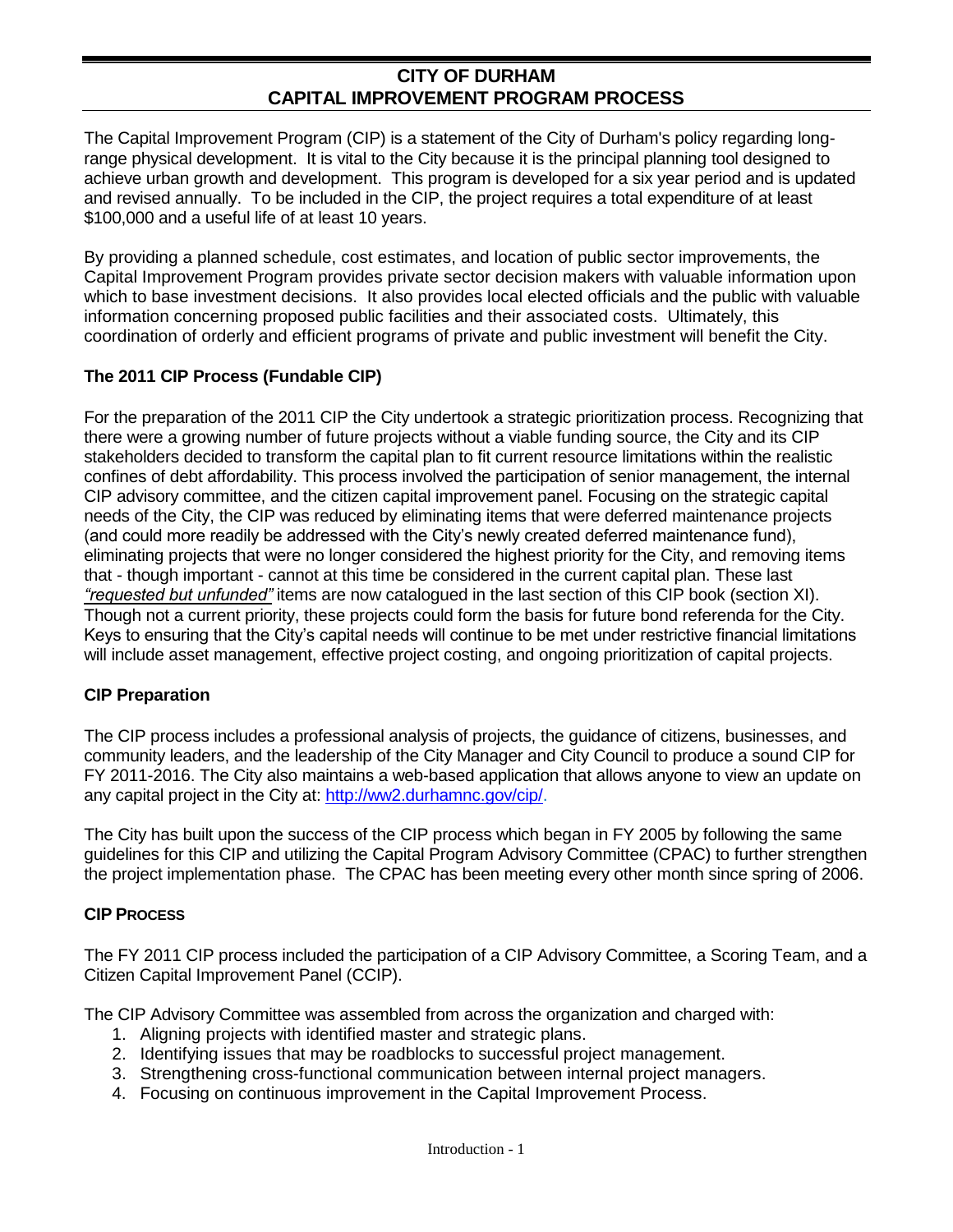The Scoring Team was composed of CIP Internal Committee members whom are City staff with professional expertise in the range of project categories. The team was charged with:

- 1. Reviewing and refining the project scoring matrix.
- 2. Guiding departments through the project scoring process.
- 3. Ensuring consistency, fairness, and objectivity through the scoring and ranking process.

The Citizen Capital Improvement Panel (CCIP) is composed of twenty-one business and community leaders appointed by the City Manager and charged with:

- 1. Helping City staff prioritize the right combination of new capital improvement projects.
- 2. Advising the City Council of the most critical CIP projects to meet the City's ongoing needs.
- 3. Evaluating and recommending projects for funding in the Capital Improvement Plan.

The Budget and Management Services Department (BMS) initiated the CIP process by soliciting proposals from departments for capital project needs within the scope of their operations. The CIP Advisory Committee assisted with the identification of projects. Departments scored their submitted projects using the refined scoring matrix. Department staff presented their rationale for project scores to the Scoring Team, who then reviewed all project scores and modified scores to ensure consistency and objectivity.

While the Scoring Team managed the internal review and assessment of requested projects, the CCIP received a presentation on capital project needs, and developed guiding principles by which projects are prioritized.

The FY 2011-16 CIP includes approximately \$50 million for capital projects funded through the City's impact fees, enterprise funds, grants, the capital project fund, and debt financings. The majority of these projects are for Enterprise projects. General fund revenues were not used for any capital projects in the FY 2011-16 CIP.

The recommendations of the CIP Advisory Committee, the Scoring Team, and the CCIP were submitted to the City Manager for review and were presented to the City Council. The Plan was adopted by the City Council on June 21, 2010.

## **GOALS OF THE CIP**

The CIP is prepared with the guidance of two major goals:

- *1. To address the City's immediate and long-term capital needs*, especially those related to:
	- Maintaining the existing infrastructure in order to protect the City's investments.
	- Expanding the tax base in a way that will benefit both future and current citizens.
	- Managing and encouraging orderly growth in compliance with the Comprehensive Plan.
	- Providing City services in the most efficient and safe manner.
	- Maintaining and improving the quality of life in a way that enhances the perception of the community by citizens and potential investors.

## *2. To explore all feasible funding sources (as time and resources permit) in order to finance the City's capital needs.*

The CIP is also prepared with the guidance of the eight adopted goals of the City Council:

- All Durham citizens are safe.
- Every citizen in Durham has access to adequate, safe and affordable housing.
- Durham enjoys a prosperous economy.
- $\bullet$ Durham citizens enjoy a healthy environment.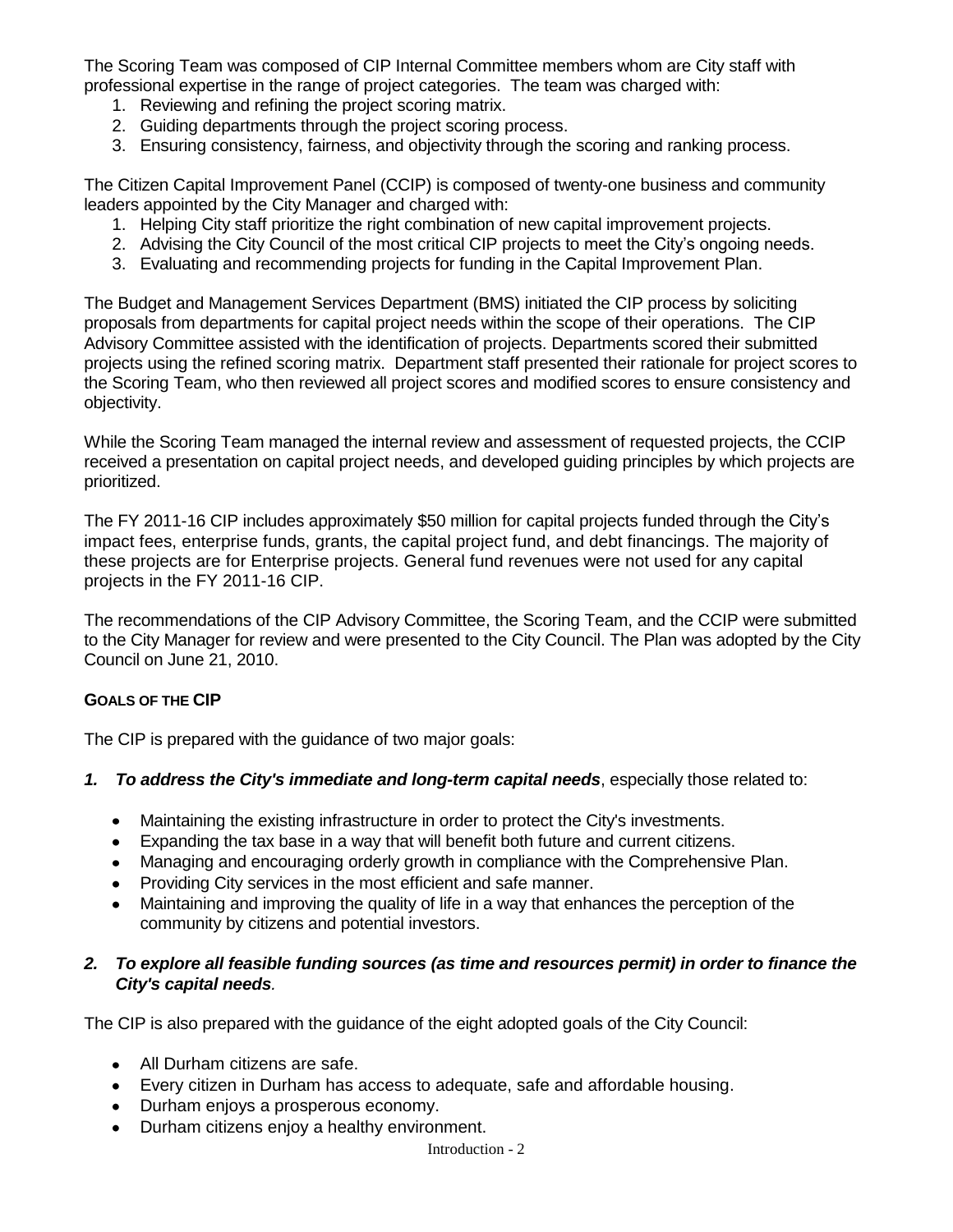- Durham citizens enjoy sustainable, thriving neighborhoods with efficient and well-maintained infrastructure.
- Durham citizens enjoy a city rich in aesthetic beauty.
- Durham citizens enjoy a vibrant city that embraces and promotes its cultural diversity and heritage.
- Durham citizens enjoy an efficient and accountable city government.

## **FUNDING PRIORITIES**

Projects with the following characteristics are given priority for funding:

- Public health and public safety prevents or corrects a major or minor health or safety hazard.
- Legal requirement clearly demonstrates a mandate by State or Federal law.
- Deferred maintenance on existing infrastructure/facilities lack of project will likely result in compounded repair costs in the future and/or materially disrupt the enjoyment of the facilities.
- Economic development directly increases net annual revenues and creates indirect community wealth, i.e. jobs, business retention, etc.
- Cultural, social, or leisure demand directly addresses a major cultural, social, or leisure demand.
- Operating budget impact directly reduces operating costs or is eligible for available funding sources.
- Extent of primary service area serves the entire City.
- Relationship to other projects completes a project that is underway or advances the effectiveness of another project.
- Comprehensive plan or policies is consistent with the city's existing long range plans.
- Equitable distribution considers geographic, environmental and socio-economic balance.
- Green projects uses sustainable environmental building principles and minimizes traffic and sprawl.
- Joint use combines two or more projects in the same site or facility resulting in immediate or future savings.
- Enhance artistic /cultural heritage preserves existing cultural activities and historic features of the community or attracts new beneficial cultural and artistic activities.
- Best practices maintains the City's systems or facilities for delivering services and information to the public.

## **RELATIONSHIP OF THE CIP TO THE OPERATING BUDGET**

The operating budget and the CIP are closely related. The CIP is a program that matches the City's major capital needs with the financial ability to meet those needs. As a plan, it is subject to change. However, a sound and reliable CIP is critical to maintaining the good financial health of the City.

CIP projects that are proposed to be funded via the General Fund, Water and Sewer Fund and Stormwater Fund are intended to be included in the annual budget in the appropriate year(s). Even so, because circumstances may change between the adoption of the CIP and the annual budget, CIP projects must be resubmitted as part of each department's annual capital improvement budget request. Funds for such projects are not available unless and until they are included by specific ordinance in the annual budget approved by the City Council. The needs greatly outpace the resources available to address them; so many projects are deferred each year. Projects with revenue sources showing as "Unidentified" have no set funding source and must compete for the same limited resources each year.

In many cases, the completion of capital projects will impact the department's operating budget as projects are completed and require maintenance and upkeep. Some facilities may require additional utilities, such as electricity and water, above current consumption levels – an impact may not be readily evident when projects are funded and then constructed over several years. Consequently, the impacts of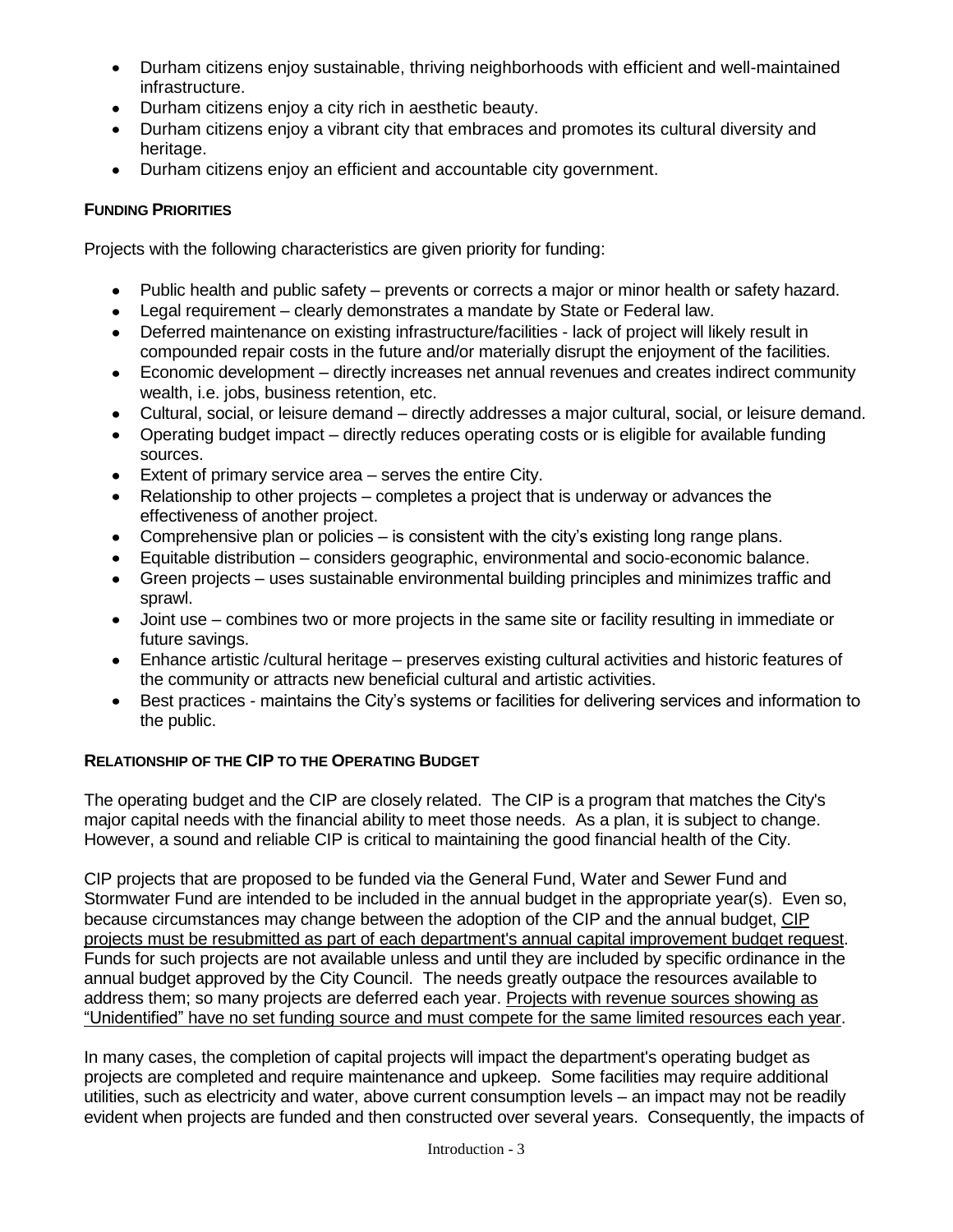capital projects on the annual operating budget are estimated when available and noted in the CIP under each project. Most projects will not have an operating impact in the year during which they are funded since this is typically the construction/installation phase. Also, if a project is a renovation which does not include expansion and the operating costs are already captured in the department's annual operating budget, no additional operating costs will be listed.

## **RELATIONSHIP OF THE CIP TO IMPLEMENTATION OF PLANNING AND GROWTH MANAGEMENT POLICIES**

It is essential that CIP project proposals support plans and policies previously adopted by the City Council in order to coordinate and direct the physical development of the City. In evaluating each CIP proposal, particular attention is given to the conformity of proposals with the comprehensive plan, the City's broadest overall policy and planning tool for managing growth.

## **CIP CATEGORIES**

- I. Culture and Recreation. Projects in this category are related to enhancing the cultural and recreational opportunities for city residents, including park and recreation center renovations, the construction of new parks, playgrounds, trails, and athletic fields, and the correction of deferred maintenance conditions at major arts and cultural facilities.
- II. Downtown Development. Projects in this category provide for the revitalization and enhancement of downtown Durham.
- III. General Services. Projects in this category are related to city buildings and facilities.
- IV. Housing and Neighborhood Revitalization. This category includes the City's affordable housing program and the Neighborhood Economic Development Fund. In this year's CIP any FY2011 revenues received from the Eastway Avenue (former Barnes Avenue) Redevelopment project will be used for the Rolling Hills development CIP project. These projects generate program income which is used exclusively for more affordable housing projects.
- V. Public Protection. Public protection projects will enhance the City's ability to protect lives and property through police and fire services. Projects in this category include deferred maintenance corrections at police and fire facilities and the renovation of city-owned buildings.
- VI. Technology. This category contains projects that improve the technological capabilities of the City, producing a more efficient and accountable government.
- VII. Transportation. Transportation projects provide street, thoroughfare, sidewalk, and mass transit improvements by constructing new infrastructure or making significant improvements to the City's existing roadway and sidewalk network. This year's CIP includes funding for the Carver street extension and for petition sidewalk construction.
- VIII. Water. Projects in this category are related to expansions such as Teer Quarry and the Jordan Lake Water Treatment Plant, maintenance such as Water Distribution System Rehabilitation, or improvement of the City's water treatment and distribution system such as Water Extensions and Improvements. Funding for projects this fiscal year will come from the Capital Facilities Fee Fund, Water and Sewer operating revenues and revenue bonds.
- IX. Wastewater. Projects in this category are related to expansions such as the Water Management Facility Expansion, maintenance such as the Sewer Collection System Rehabilitation, or improvement of the City's sanitary sewer collection and treatment system. Funding for projects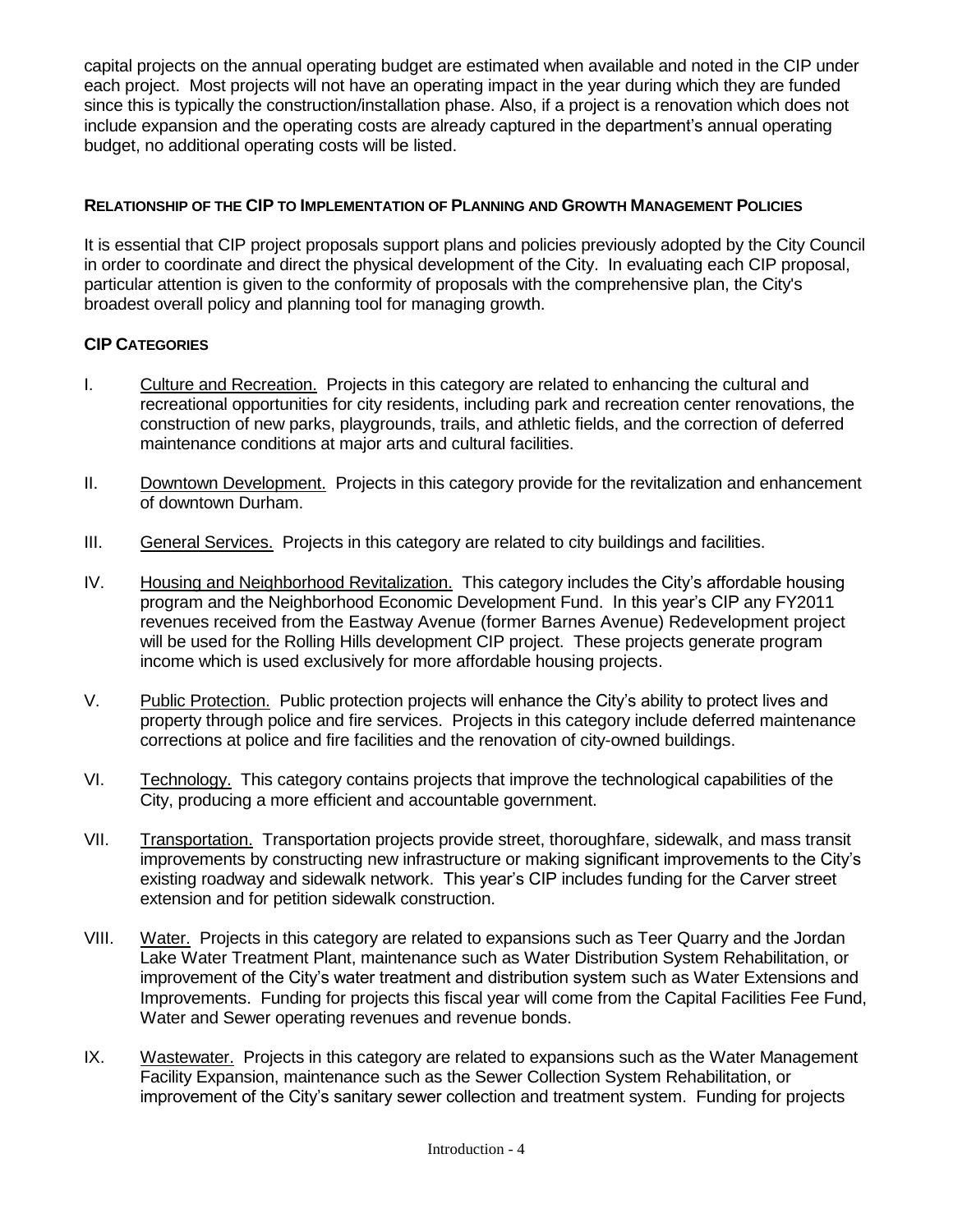this fiscal year will come from the Capital Facilities Fee Fund, Water and Sewer operating revenues and revenue bonds.

X. Stormwater. Projects in this category are designed to address and improve stormwater flow throughout the City. Projects capture the City's efforts to correct sustained damage resulting from defective and malfunctioning city lines. Some projects include Drainage Repair of City Properties, Floodplain Mitigation, and Stream Gauging Stations. This year's CIP includes funding for future watershed planning and design.

#### **REVENUE SOURCES**

The City of Durham uses many revenue sources to finance capital projects. The planned uses of these sources are reflected in the FY 2011-2016 Capital Improvements Program. The following describes the City's major revenue sources:

## *Pay-As-You-Go*

This funding source originates from revenue generated from the General Fund and the Capital Projects Fund, or from enterprise fund appropriations made in the City's annual operating budget. Typically, these appropriations are transferred to the Capital Projects Fund for accounting purposes if the project period lasts more than one fiscal year. CIP projects that are proposed to be funded via the annual operating budget are intended to be included in the annual budget in the appropriate year. Funds for such projects are not available unless and until they are approved by the City Council.

## *General Obligation Bond*

The City may borrow money from lenders, pledging the full faith and credit of the City to pay the loan through property tax revenue. This method generally requires both the approval of voters through a referendum and the approval of the Local Government Commission. The City's voters approved referenda during November 1996, November 2005 and November 2007 to finance capital projects with general obligation bonds.

The City sells general obligation bonds to pay for expenses associated with capital projects. Bond sales are held as needed. The City may issue general obligation debt under the two-thirds rule, wherein the City may issue up to two-thirds the value of the general obligation debt retired in the prior year so long as no new general obligation debt was issued in the same year.

#### *Revenue Bond*

The City may borrow money from lenders, pledging the revenues generated from projects to pay the debt. Because of the nature of the security, revenue bonds do not require voter approval. Like general obligation bonds, the City sells revenue bonds as needed to pay for expenses associated with capital projects.

#### *Installment Sales*

The City may enter into an installment sales ("Certificates of Participation") contract for a building or for equipment using that building or equipment to secure the financing, similar to a mortgage transaction. The City does not pledge the use of its taxing power to pay the contract. The Local Government Commission must approve the use of installment sales contracts.

#### *Impact Fees*

Impact fees are one-time charges levied against new development based on the impact on city infrastructure as determined by the land use of the project. The impact fees will be used as a funding source for a proportionate cost of capital facilities and land made necessary by new construction. Impact fees cannot be used for routine or periodic maintenance, administration of the impact fee program, or improvements made to the existing infrastructure where the improvements are not related to new development.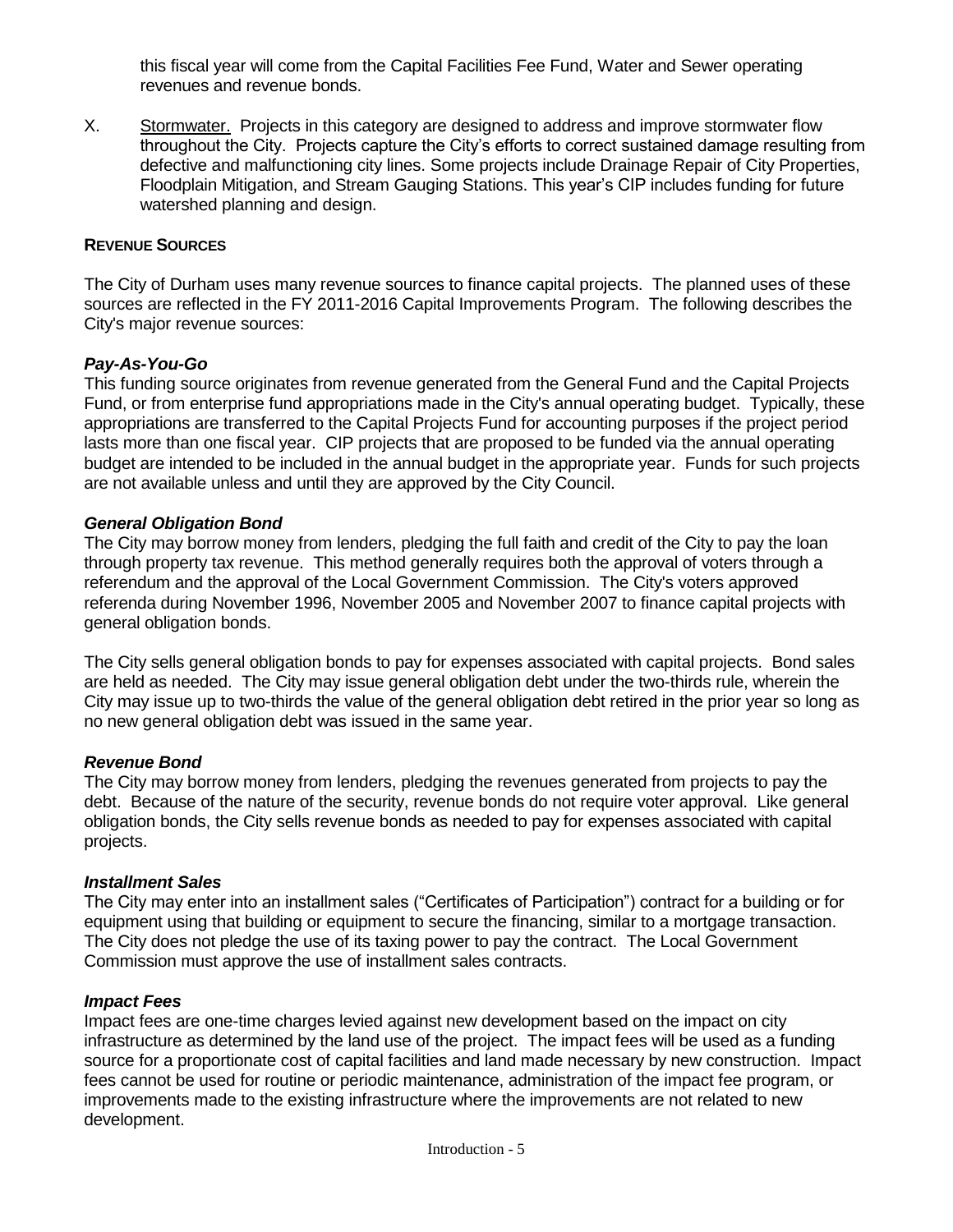The City's impact fees are collected in three zones for streets, parks and recreation facilities, and open space land; Street Zone 4 (Southwest Durham), Street Zone 5 (Northeast Durham), Street Zone 6 (Downtown), Recreation and Open Space Zone 1(Southwest Durham), Recreation and Open Space Zone 2 (East Durham) and Recreation and Open Space 3 (North Durham). Impact fees will be used only to serve the zone where the fees were collected. The revenue must be appropriated within ten years or returned to the developer. The expenditure of this revenue is programmed with the CIP cycle.

## *Intergovernmental Revenues*

This category of revenues identifies funding from Durham County, the State of North Carolina, and the Federal Government. The funding sources include the State's revolving loan fund for wastewater treatment plants, state and federal funding for transportation and transit-related improvements, and County funding for the Civic Center. Project pages also show Community Development Block Grant and HOME funds in Housing CIP projects for informational purposes.

## *Other*

Capital projects may be fully or partially funded through miscellaneous revenue sources not referenced above. Examples of other funding sources include program revenues, land sales or contributions, payments in lieu of taxes, private contributions, loan repayments, and rental income.

## *Unidentified*

Projects that do not have an identified source of future revenue to fund them are listed here. These projects generally compete for a small pool of general fund dollars, though some may later be determined to be eligible for use of impact fees or certificates of participation. These projects are also candidates for inclusion in future general obligation bond referendums.

## **Completed Projects**

The following CIP projects were completed during FY 2010:

## *Public Protection*

• Fire Station 15

## *Culture and Recreation*

- Durham Skateboard Park
- Holton Center

## *Downtown Revitalization*

• Durham Athletic Park

## *Technology*

- Recreation Software Package
- WebDB / Channel 8 Integration
- Workflow Automation System

## *Transportation*

- Durham Station
- Apex Street Bridge